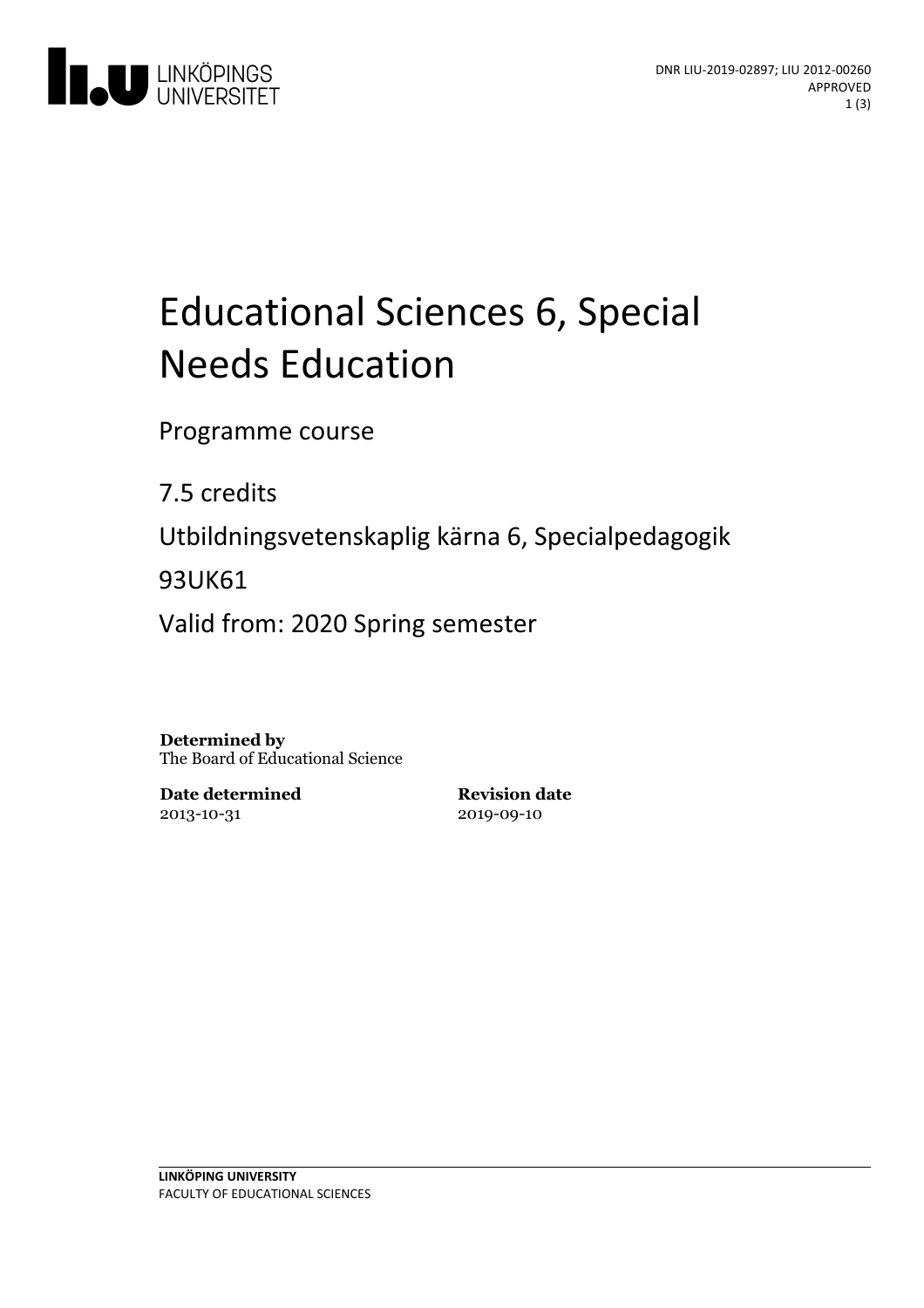## Main field of study

Special Education

Course level

First cycle

#### Advancement level

 $G<sub>2</sub>X$ 

#### Course offered for

Secondary School Teacher Programme with a specialization in Teaching in Grades 7-9 of the Compulsory School

#### Examination

Students failing an exam covering either the entire course or part of the course two times are entitled to have a new examiner appointed for the reexamination.

Students who have passed an examination may not retake it in order to improve their grades. Applies to all courses regardless of grading scale.

Students failing an exam covering either the entire course or part of the course two times are entitled to have a new examiner appointed for the reexamination.

If the course has a three-graded grading scale (U - VG), following applies:

Students who have passed an examination may not retake it in order to improve their grades.

The following applies to courses that include a compulsory component:

If special circumstances prevail, and if it is possible with consideration of the nature of the compulsory component, the examiner may decide to replace the compulsory component with another equivalent component.

If the LiU coordinator for students with disabilities has granted a student the right to an adapted examination for <sup>a</sup> written examination in an examination hall, the student has the right to it. If the coordinator has instead recommended for the student an adapted examination or alternative form of examination, the examiner may grant this if the examiner assesses that it is possible, based on consideration of the course objectives.

#### Grades

Three-grade scale, U, G, VG